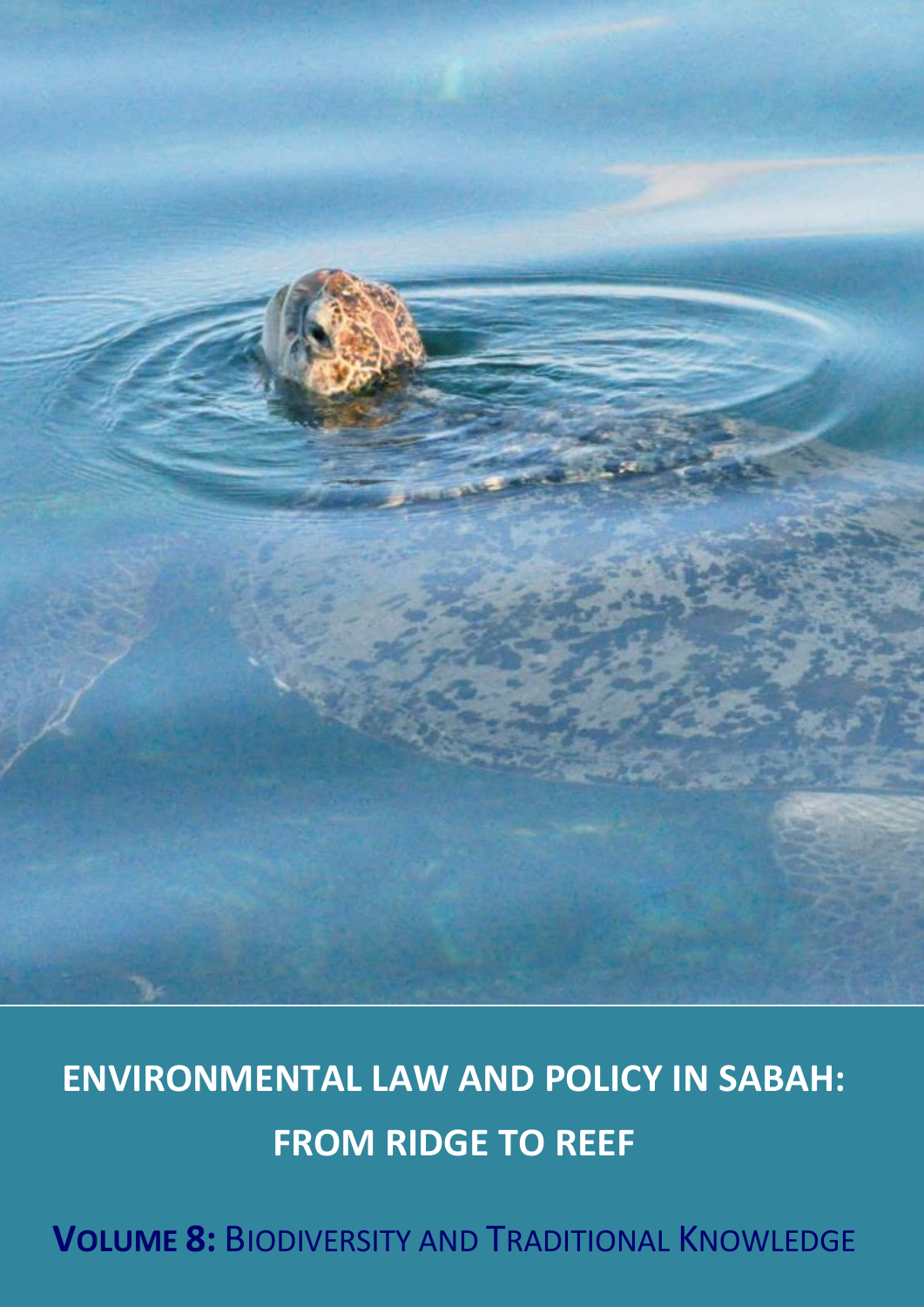## DRAFT FOR PEER REVIEW

#### **Disclaimer, Acknowledgements and Call for Inputs**

**Disclaimer:** This legal brief is intended as a means to engage with the relevant law and policy, and should not replace a thorough reading of the official documents themselves, which can be found online.

**Acknowledgements:** The authors have striven to provide an easily accessible and accurate overview of the law. Many thanks to the anonymous reviewers who have provided their inputs.

**Call for inputs:** We welcome further comments on content, format, and the brief's potential development and uses. Please email Holly Jonas (holly@foreversabah.org) and Harry Jonas (harry@foreversabah.org).

**Citation:** Forever Sabah, 2015 (draft for peer review). *Environmental Law and Policy in Sabah: From Ridge to Reef. Volume 8: Biodiversity and Traditional Knowledge*. Forever Sabah: Malaysia.

**Cover photo:** Harry Jonas

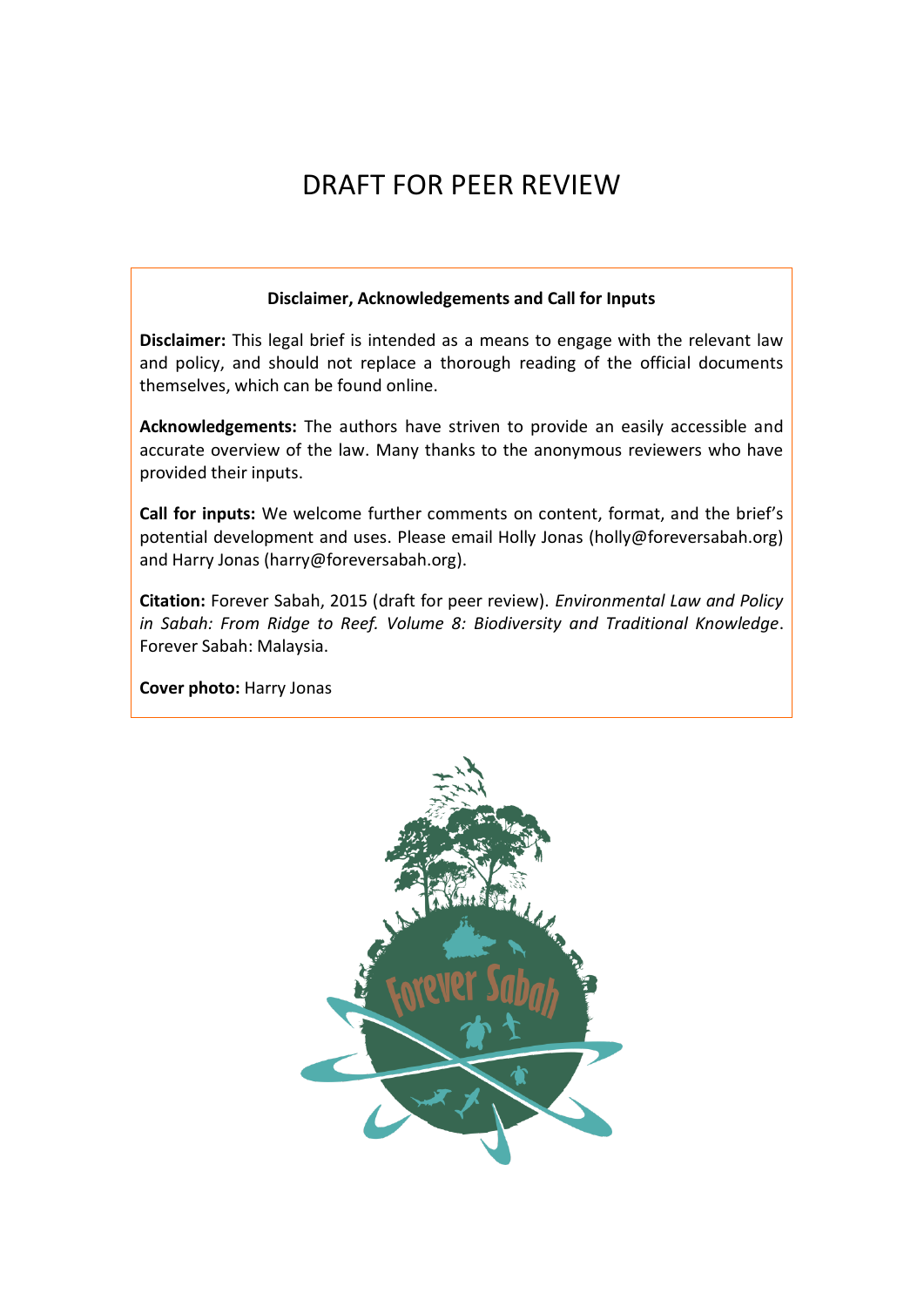## **OVERVIEW**

There are six pieces of legislation that together provide the overarching regulatory framework for Sabah's biodiversity. These include:

- Sabah Biodiversity Enactment (2000),
- Forest Enactment (1968),
- Parks Enactment (1984),
- Wildlife Conservation Enactment (1997),
- Water Resources Enactment (1998), and
- Environment Protection Enactment (2002).

This brief provides an overview of each law, details of the institutional arrangements, and sets out the relevant case law. With the exception of the Sabah Biodiversity Enactment, all laws referenced in this brief are set out in chronological order and do not reflect their relative importance.

## 1. SABAH BIODIVERSITY ENACTMENT

#### **Purpose**

l

The *Biodiversity Enactment (2000)* provides the cornerstone of Sabah's biodiversityrelated legislation, and establishes rules relating to the conservation and sustainable use of biological resources. The Sabah Biodiversity Enactment has four major areas of focus. These Include:

- Biological Diversity, Biological Resources, and Associated Traditional Knowledge,
- Access licences,
- Restrictions, and
- Authorized officers.

#### **Biological Diversity, Biological Resources, and Associated Traditional Knowledge**

*Biological Diversity*, also referred to as *biodiversity*, encompasses the variability among living organisms from all sources, including plants material, terrestrial, marine and other aquatic ecosystems and ecological complexes.<sup>1</sup> Biodiversity is known as the diversity within species, ecosystems and biological resources.<sup>2</sup>

*Biological Resources* are considered genetic resources or materials of plants, animals or any organism with a microbial origin or biotic component of the ecosystem.<sup>3</sup> Biological resources are resources that have actual use, potential use or value to humanity.<sup>4</sup> In order to properly maintain the Biodiversity of Sabah individuals are

 $^1$  Sabah Biodiversity Enactment, 2000, section 2, 'biodiversity'.

 $^2$  Sabah Biodiversity Enactment, 2000, section 2, 'biodiversity'.

 $^3$  Sabah Biodiversity Enactment, 2000, section 2, 'biological resources'.

<sup>&</sup>lt;sup>4</sup> Sabah Biodiversity Enactment, 2000, section 2, 'biological resources'.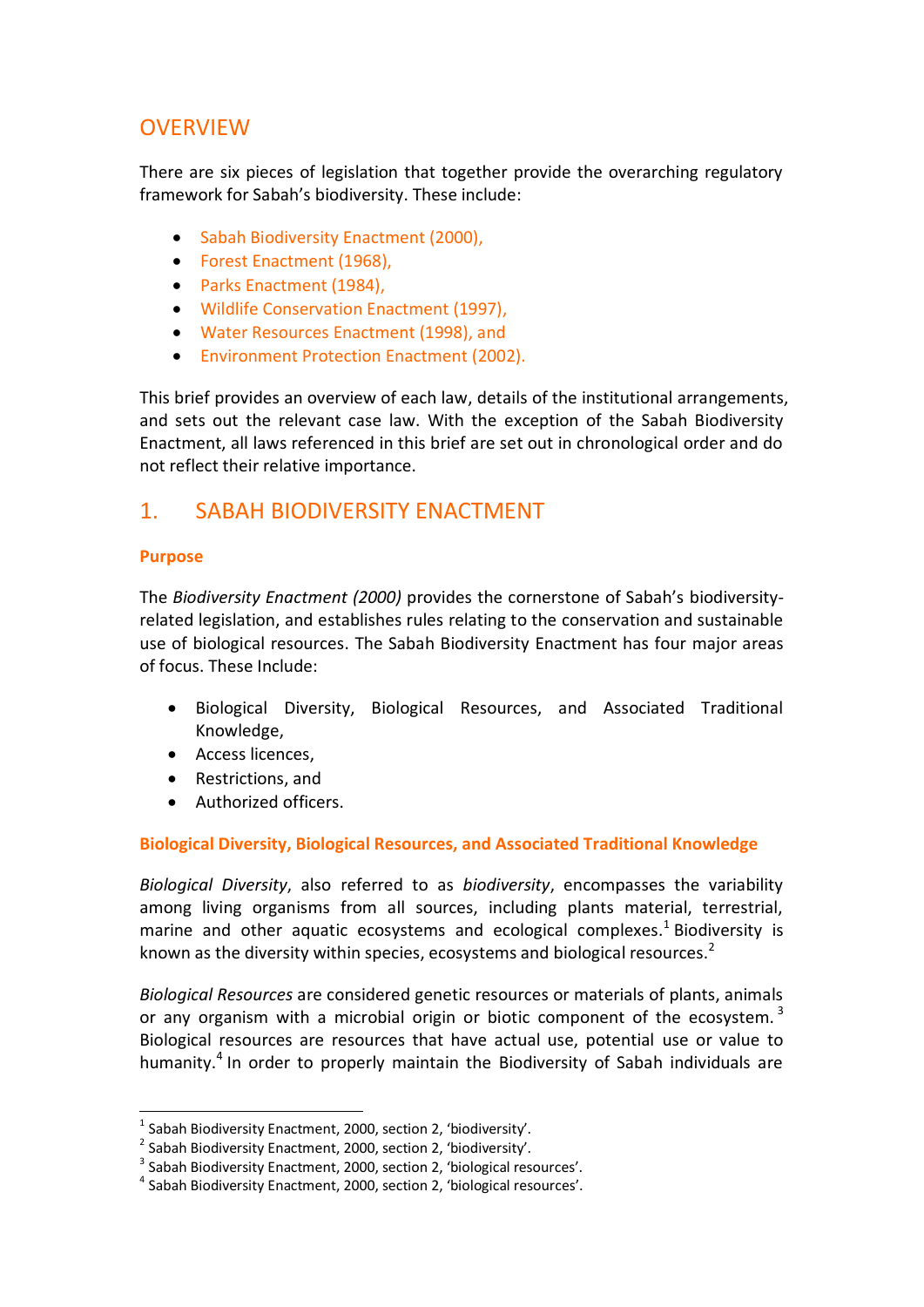shifting towards obtaining Traditional Knowledge from indigenous communities in order to maintain the diversity of the State's natural resources.

Associated Traditional Knowledge is a concept that promotes the interaction between indigenous communities and individuals seeking natural resources. Traditional Knowledge is used in order to maintain and profit from biological resources.<sup>5</sup> Malaysia has been recognized for it rich biodiversity however, a majority of these rich areas are occupied by indigenous communities.<sup>6</sup> Since indigenous communities have lived on this land for centuries they have developed a strong knowledge base for properly managing natural resources. Associated Traditional Knowledge uses the knowledge obtained by indigenous peoples to develop methods for sustainable resource management.<sup>7</sup>

#### **Anak Negeri of Sabah**

 $\overline{a}$ 

One of the case studies conducted in Sabah for Associated Traditional Knowledge is on *Anak Neger<sup>8</sup> .* The study looks at the knowledge obtained by the natives on resource management in order to evaluate the benefits of recognizing Traditional Knowledge.

The study points out problems that the indigenous populations currently face, including problems with policies on the management of Conservation and Protected Areas prohibiting indigenous peoples from using these areas or requiring them to relocate. Another problem stresses the lack of understanding by authorities about Traditional Knowledge. This lack of understanding prevents the proper facilitation of the knowledge in the States education systems. Lastly, the study concludes that the commercialization of Traditional Knowledge and natural resources does not promote the sustainability of these products. The current mode of commercialization encourages communities to explore practices that produce monetary benefits short-term benefits instead of sustainable practices.<sup>9</sup>

After surveying the Anak Negeri the following recommendations were made:

To review policies and laws that impact on indigenous knowledge and biodiversity,

<sup>&</sup>lt;sup>5</sup> Nicholas, Colin & Lasimbang, Jannie, Deliberations at the National Roundtable on Biodiversity and Indigenous Knowledge Systems in Malaysia, Background to the Roundtable, [http://www.coac.org.my/codenavia/portals/coacv2/images/articles/IPs%20and%20Biodiversity.pdf,](http://www.coac.org.my/codenavia/portals/coacv2/images/articles/IPs%20and%20Biodiversity.pdf) 2004, p. 5-6.

 $^6$  Nicholas, Colin & Lasimbang, Jannie, Deliberations at the National Roundtable on Biodiversity and Indigenous Knowledge Systems in Malaysia, Background to the Roundtable, , 2004, p. 5-6.

<sup>&</sup>lt;sup>7</sup> Ahtoi, Gallus, Deliberations at the National Roundtable on Biodiversity and Indigenous Knowledge Systems in Malaysia, Anak Negeri of Sabah – Towards to Recognition of Traditional Knowledge, [http://www.coac.org.my/codenavia/portals/coacv2/images/articles/IPs%20and%20Biodiversity.pdf,](http://www.coac.org.my/codenavia/portals/coacv2/images/articles/IPs%20and%20Biodiversity.pdf) 2004, p. 9-12.

<sup>8</sup> *"Anak Negeri"* also referred to as Natives in Sabah who make up 60% of the State's population. Ahtoi, Gallus, Deliberations at the National Roundtable on Biodiversity and Indigenous Knowledge Systems in Malaysia, Anak Negeri of Sabah – Towards to Recognition of Traditional Knowledge, [http://www.coac.org.my/codenavia/portals/coacv2/images/articles/IPs%20and%20Biodiversity.pdf,](http://www.coac.org.my/codenavia/portals/coacv2/images/articles/IPs%20and%20Biodiversity.pdf) 2004, p. 17.

<sup>&</sup>lt;sup>9</sup> Ahtoi, Gallus, Deliberations at the National Roundtable on Biodiversity and Indigenous Knowledge Systems in Malaysia, Anak Negeri of Sabah – Towards to Recognition of Traditional Knowledge, [http://www.coac.org.my/codenavia/portals/coacv2/images/articles/IPs%20and%20Biodiversity.pdf,](http://www.coac.org.my/codenavia/portals/coacv2/images/articles/IPs%20and%20Biodiversity.pdf) 2004, p. 17-19.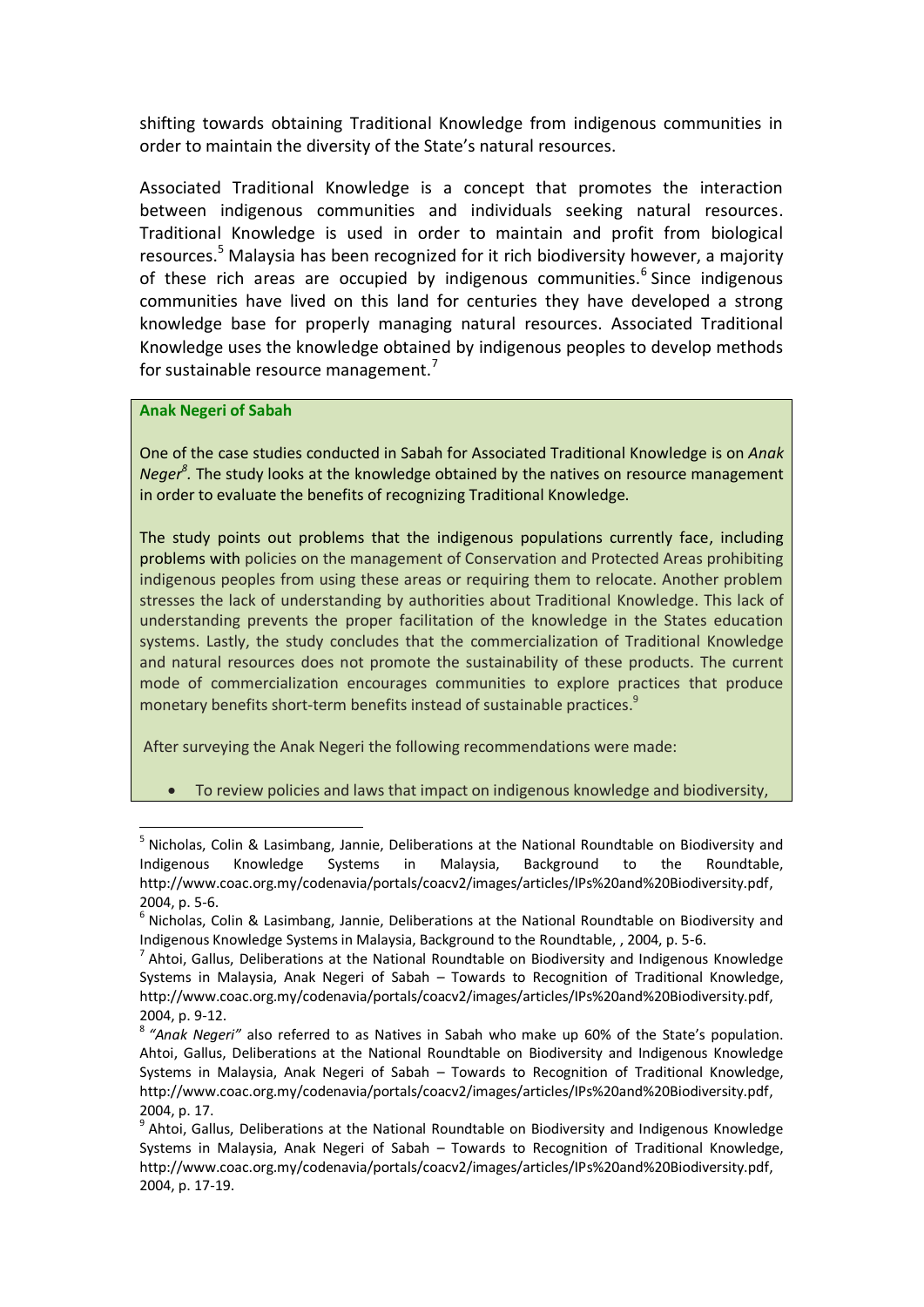- To impress upon religious authorities the importance of understanding the values and concepts of indigenous belief systems,
- To correct general misconceptions about (the absence of) indigenous knowledge systems,
- To reverse the trend that sees biodiversity and indigenous knowledge as something to exploit for private profit, and
- For the formal education system to acknowledge the contribution and importance of indigenous knowledge and to include it within the national curriculum.<sup>10</sup>

#### **Access Licences**

Any time a person wants access to biological resources they must apply for an Access Licence (a Licence). A Licence can be obtained from the Sabah Biodiversity Council (the Council) through a written application. $^{11}$ 

#### *a.* Application for an Access Licence

Access Licence applications should only request access to biological resources found on State land, reserves, native customary land, indigenous and local community sites, rivers, tributaries, waterways and other areas covered by water and territorial areas of the State.<sup>12</sup> Access Licence applications should include the identity of the Collector<sup>13</sup>, and documents proving his legal capacity to contract. Details of the proposed activity should include the following:

- Biological resources that are requested for access,
- Purpose for access to resources (including intention to commercialize),
- Name of institution that will conduct the collection, research and development or foreign sponsor if applicable,
- Site being requested to access including status of land and the location of resource,
- Time of proposed access,
- Primary and probable destination of the resource,
- Benefits of the access,
- Description of the biological resources, and
- $\bullet$  Potential environmental and socio-economic impacts from the access.<sup>14</sup>

#### *b.* Application fees and costs

 $\overline{a}$ <sup>10</sup> Ahtoi, Gallus, Deliberations at the National Roundtable on Biodiversity and Indigenous Knowledge Systems in Malaysia, Anak Negeri of Sabah – Towards to Recognition of Traditional Knowledge, [http://www.coac.org.my/codenavia/portals/coacv2/images/articles/IPs%20and%20Biodiversity.pdf,](http://www.coac.org.my/codenavia/portals/coacv2/images/articles/IPs%20and%20Biodiversity.pdf) 2004, p. 19.

 $11$  Sabah Biodiversity Enactment, 2000, section 15 (1).

 $12$  Sabah Biodiversity Enactment, 2000, section 16, (a)-(c).

<sup>&</sup>lt;sup>13</sup> 'Collector' individual or group applying for access to a biological resource, Sabah Biodiversity Enactment, 2000, section 2.

 $14$  Sabah Biodiversity Enactment, 2000, section 17, (a), (b) (i)-(x).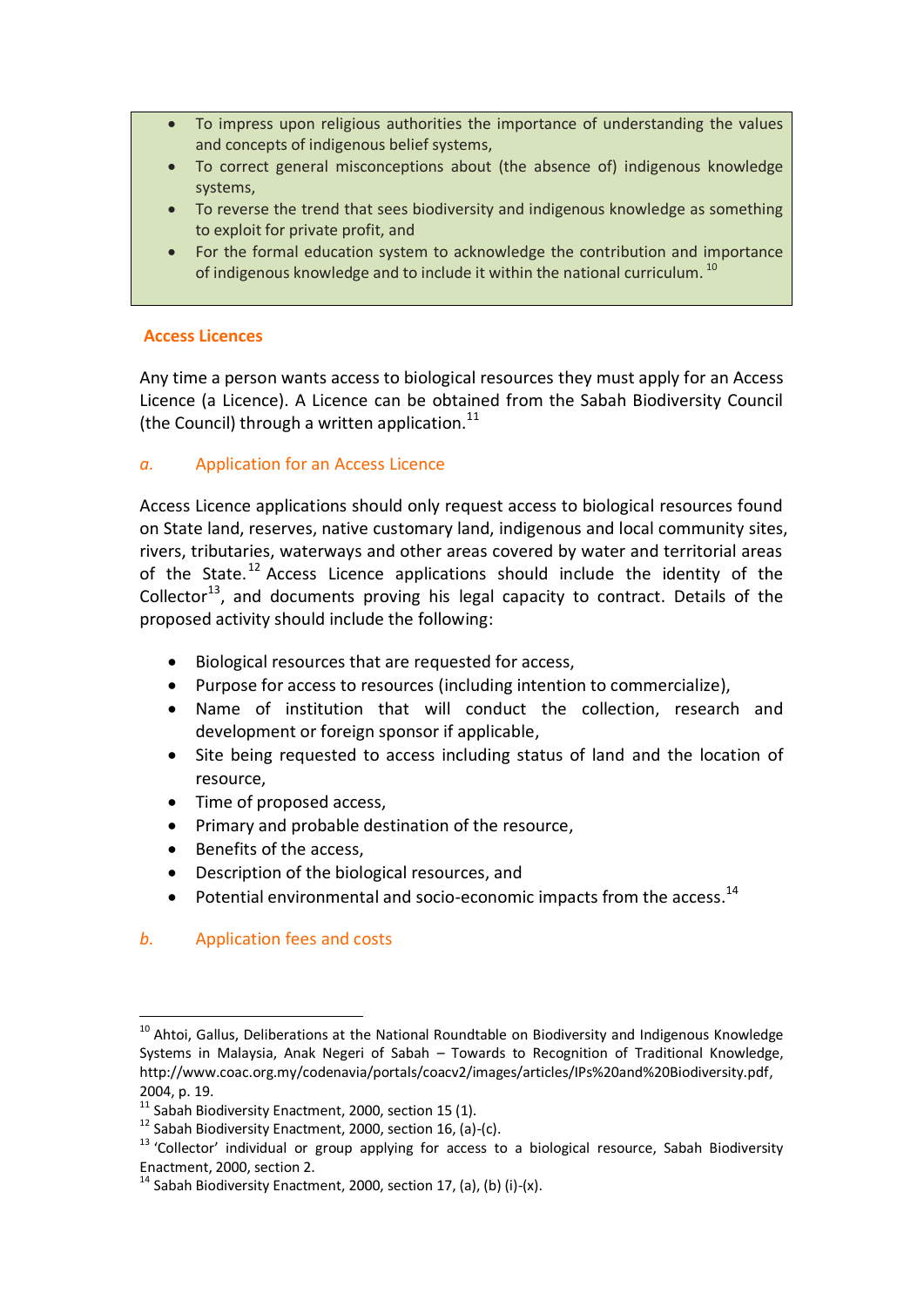The Collector is the person responsible for covering the costs and expenses for making the application, complying with the conditions of the Council and fulfilling all requirements of the Enactment throughout the application process.<sup>15</sup> The Council can also establish an application fee that must be paid at the time the application is submitted.<sup>16</sup>

#### *c.* Reviewing an application for access

When the Council is reviewing an application for a Licence it should consider the following issues:<sup>17</sup>

- Effect(s) access activity will have on the biological resources,
- Impacts of access on biological diversity and the environment, including adverse effects, and
- Impact of access activity on indigenous and local communities.

#### *c.* Approval of access application

After the Council has reviewed an application for access it has the authority to approve a Licence.<sup>18</sup> All application decisions should be given in writing and should include whether the application was approved, approved with conditions or rejected.<sup>19</sup> If the Council is unsure of its decision, it may request more information from the applicant before it makes a decision.<sup>20</sup> A person can appeal its decision to the State Cabinet if they are not satisfied with the Council's decision.

#### *d.* Waivers to the application process

The Council has the authority to waive an individual or research institution from applying for an access licence. Waivers for access rights should only be used for access to academic and non-profit research.<sup>21</sup> The application process does not apply to public officers who may need access to biological resources to perform the responsibilities of their position.<sup>22</sup>

#### *e.* Conditions of acceptance

 $\overline{a}$ 

The Council can approve a Licence application with conditions attached. The attached conditions must be met before the application is approved.<sup>23</sup> The Council may impose the condition of including a local institution as a collaborator for the research for the Licence or a foreign institution that will act as the sponsor

<sup>15</sup> Sabah Biodiversity Enactment, 2000, section 19, (a)-(c).

<sup>&</sup>lt;sup>16</sup> Sabah Biodiversity Enactment, 2000, section 18.

<sup>&</sup>lt;sup>17</sup> Sabah Biodiversity Enactment, 2000, section 20.

<sup>&</sup>lt;sup>18</sup> Sabah Biodiversity Enactment, 2000, section 21 (1).

<sup>&</sup>lt;sup>19</sup> Sabah Biodiversity Enactment, 2000, section 21 (1), (a)-(b).

<sup>&</sup>lt;sup>20</sup> Sabah Biodiversity Enactment, 2000, section 21 (2).

 $21$  Sabah Biodiversity Enactment, 2000, section 15 (3).

 $22$  Sabah Biodiversity Enactment, 2000, section 15 (3).

 $23$  Sabah Biodiversity Enactment, 2000, section 23 (1).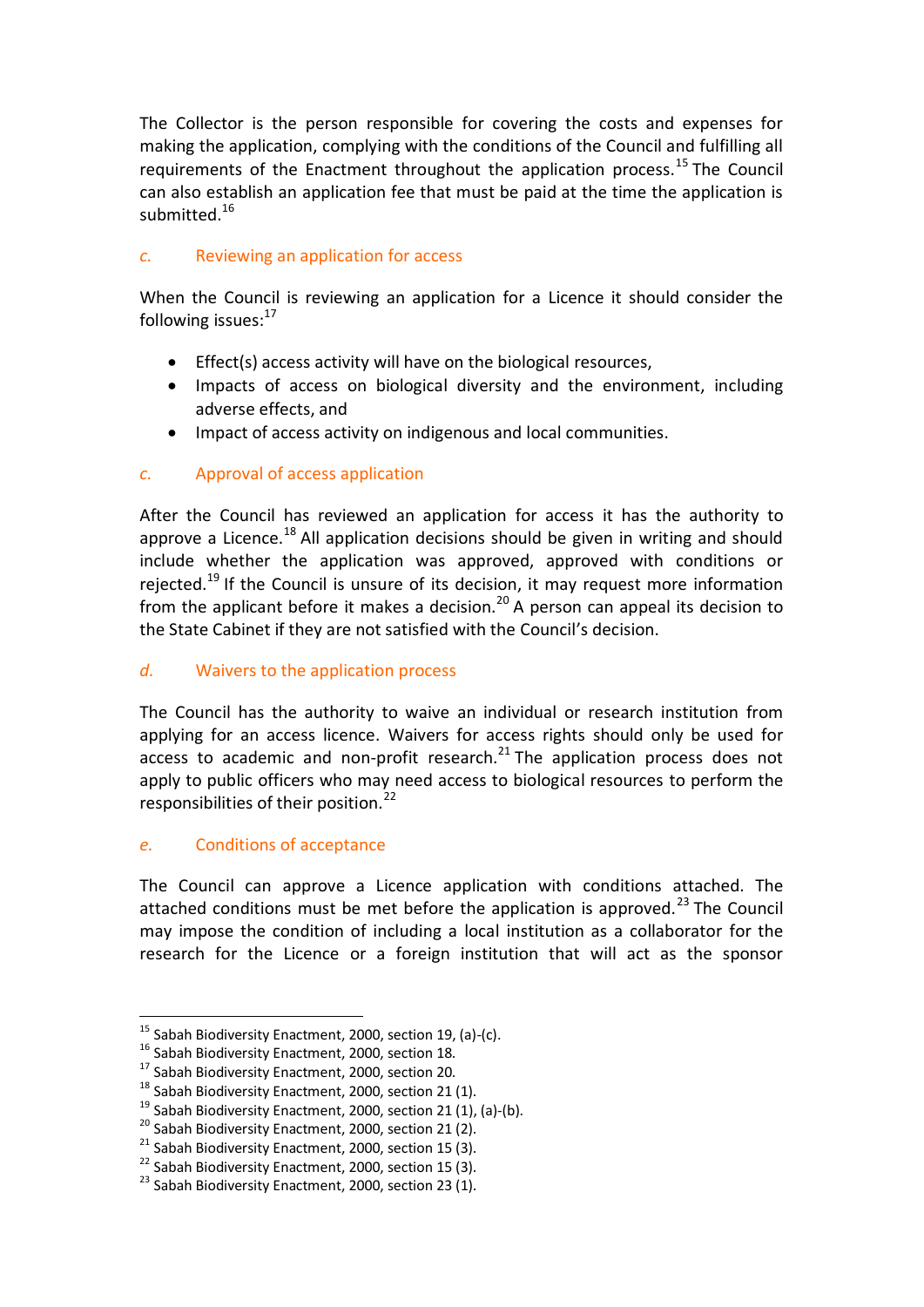organization.<sup>24</sup> Other conditions that can be attached to a Licence depends on Governmental discretion.<sup>25</sup> Conditions can also be imposed after the Licence has already been approved and in use. Additional restrictions on activities of the Licence can be imposed if they cause any of the following:

- Adverse effects on biological diversity including endangered taxa, endemism or rarity,
- Adverse effects on quality of life or cultural values of indigenous and local communities,
- Undesirable or difficult to control environmental impacts,
- Danger of genetic erosion, ecosystem loss or loss of resources and components,
- Adverse effects on human, animal and plant health, and
- Use or potential use of resources that are not in the interest of the State.<sup>26</sup>

#### *f.* Terms and revocation of an Access Licence

When the Council approves a person or institution for an Access Licence it should issue the Access Licence in the prescribed form including terms and conditions attached to the  $access.^{27}$  The Council has the authority to terminate an Access Licence when a Licence holder has violated provisions of the Enactment.<sup>28</sup> The Council is not responsible for any claim for loss, damage of compensation if a Licence is terminated.<sup>29</sup>

#### **Prohibited acts and restrictions on Biological Resources**

Any person that engages in, participates in an activity without a Licence, withholds or does not provide information, or removes biological resources of the State without approval will be guilty of an offence. All offences listed above will have a penalty of fifty thousand ringgit or imprisonment for a not more then five years, or  $b$ oth. $30$ 

#### *a.* Unauthorized taking

l

Any person who takes away or makes use of biological resources, material or information by the Biodiversity Centre without authorization will be guilty of an offence and will be liable to a fine of thirty thousand ringgit or imprisonment for not more then three years, or both. $31$ 

#### *b.* Restrictions on exportation for research

<sup>&</sup>lt;sup>24</sup> Sabah Biodiversity Enactment, 2000, section 23 (1), (a)-(b).

<sup>&</sup>lt;sup>25</sup> Sabah Biodiversity Enactment, 2000, section 23 (2).

 $26$  Sabah Biodiversity Enactment, 2000, section 25, (1), (a)-(f)

<sup>&</sup>lt;sup>27</sup> Sabah Biodiversity Enactment, 2000, section 24

<sup>&</sup>lt;sup>28</sup> Sabah Biodiversity Enactment 2000, section 25 (2)

<sup>&</sup>lt;sup>29</sup> Sabah Biodiversity Enactment, 2000, section 25 (3)

 $30$  Sabah Biodiversity Enactment, 2000, section 26, (a)-(c)

<sup>&</sup>lt;sup>31</sup> Sabah Biodiversity Enactment, 2000, section 27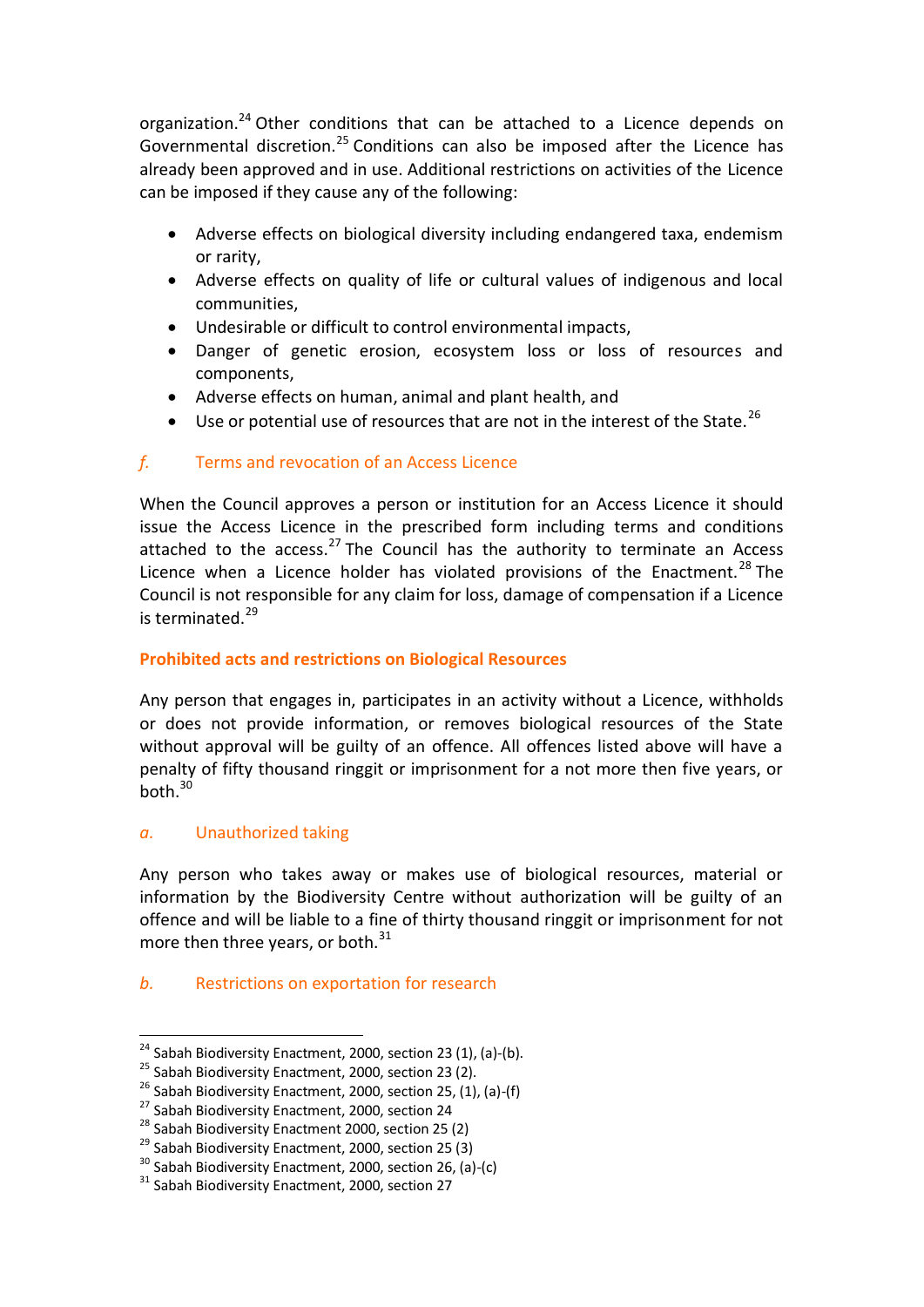It is prohibited to export biological resources for research from alienated land, Conservation Areas, Forest Reserves, Parks, Protected Areas, Water Protection Areas, waterways, territorial waters or any of State land without a licence from the Council. $32$ 

#### **Special provisions for authorized officers**

#### *a.* Power to enter and investigate

The Secretary or other authorized officers<sup>33</sup> have the power to enter land without warrant where there is access activity to biological resources of the State. The authorized officers have the power to investigate and inspect land, activities and request certain documents or items to be presented. If an authorized authority is not in uniform they are required to show their written authority at a person's request.<sup>34</sup>

#### *b.* Search and seizure

The Secretary and other authorized officers have the authority to enter and search land without warrant or assistance if necessary where they believe an offence has been committed. The officer can search the person if he has concerns over the control or management of an employee or agent of the land owner.<sup>35</sup> When an officer enters an area of land for investigation they also have the right to seize or detain material or other objects suspected of being been used in the offence.<sup>36</sup> Materials seized can be sold or disposed of if and order by the court. If seized materials are sold proceeds should be returned to the owner unless the profits do not cover the sale and seizure.<sup>37</sup>

#### *c.* Power to arrest

The Secretary and authorized officers have the power to arrest a person without a warrant if it is reasonably suspected that they are committing, attempting, or aiding a person in an offence of the Enactment. Officers can also arrest a person who refuses to give their name, address, is suspected of giving false information, gives an address outside of Malaysia or is suspected of escaping.<sup>38</sup> Any person that is arrested should be brought to a police officer as soon as reasonably possible.<sup>39</sup>

#### *d.* Obstruction of an officer

l

<sup>&</sup>lt;sup>32</sup> Sabah Biodiversity Enactment, 2000, section 29.

<sup>&</sup>lt;sup>33</sup> Cross-referenced in brief under 'Institutional Arrangement'.

<sup>34</sup> Sabah Biodiversity Enactment, 2000, section 29.

<sup>&</sup>lt;sup>35</sup> Sabah Biodiversity Enactment, 2000, section 30.

<sup>&</sup>lt;sup>36</sup> Sabah Biodiversity Enactment, 2000, section 31 (1).

<sup>&</sup>lt;sup>37</sup> Sabah Biodiversity Enactment, 2000, section 31 (3).

 $38$  Sabah Biodiversity Enactment, 2000, section 32 (1), (a)-(c).

 $39$  Sabah Biodiversity Enactment 2000, section 32 (2).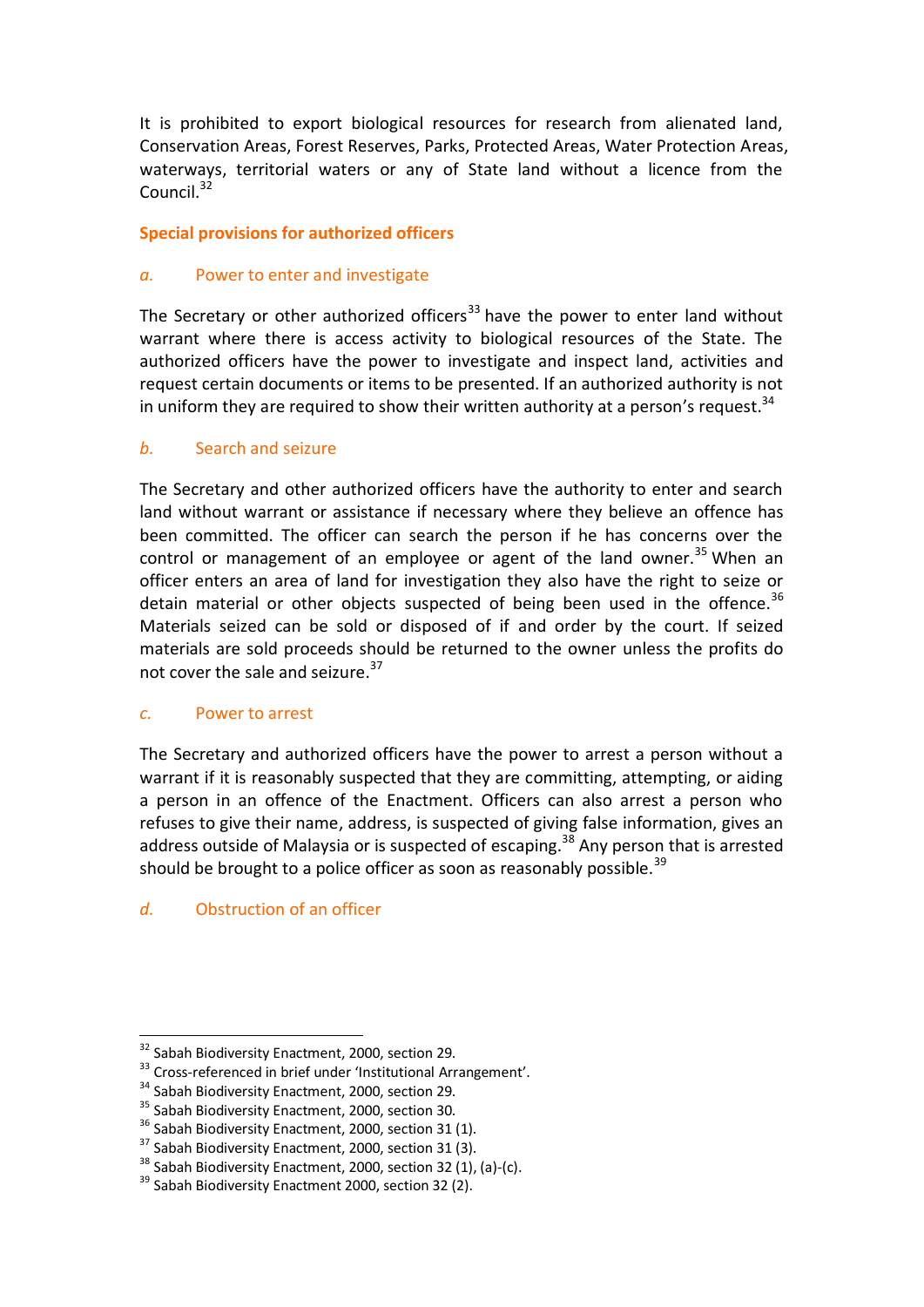If a person prevents an officer from performing their authorized duties they will be guilty of an offence and will be subject to imprisonment for not more then one year and a fine of ten thousand ringgit, or both. $40$ 

#### *e.* Immunity

The Secretary and authorized officers cannot have an action against them that involved the entry, investigation, seizure, removal or detention of good of materials if they had permission to seize the items. $^{41}$ 

## 2. FOREST ENACTMENT

Please note that there is a dedicated brief on the *Forest Enactment (1968)* and related legislation. This section only sets out information from the Forest Enactment that is relevant to biodiversity. The *Sabah Biodiversity Enactment* focuses on the conservation and protection of biological resources but also provides access licences to these resources on State Land. Forest Reserves are considered State Land.

#### **Purpose**

The *Forest Enactment (1968)* provides the cornerstone for Sabah's forest-related legislation, and establishes rules relating to the preservation of forests, regulation and control of forest produce.

#### **Representation on the Sabah Biodiversity Council**

The Director of Forestry, or an authorized representative from the department, should be one of the members that makes up the Sabah Biodiversity Council.<sup>42</sup>

## 3. PARKS ENACTMENT

Please note that there is a dedicated brief on the *Parks Enactment (1984)* and related legislation. This section only sets out information from the Parks Enactment that is relevant to biodiversity. The Sabah Biodiversity Enactment focuses on the conservation and protection of biological resources but also provides access licences to these resources on State Land. Parks and Nature Reserves are considered State Land.

#### **Purpose**

 $\overline{a}$ 

The *Parks Enactment (1984)* establishes Sabah's laws relating to National Parks and Reserves.

#### **Representation on the Sabah Biodiversity Council**

The Director of Sabah Parks, or an authorized representative from the Department,

<sup>&</sup>lt;sup>40</sup> Sabah Biodiversity Enactment, 2000, section 33.

 $41$  Sabah Biodiversity Enactment, 2000, section 31 (2), permission to seize found in section 31 (1).

 $42$  Sabah Biodiversity Enactment, 2000, section 3 (2), (a)-(i).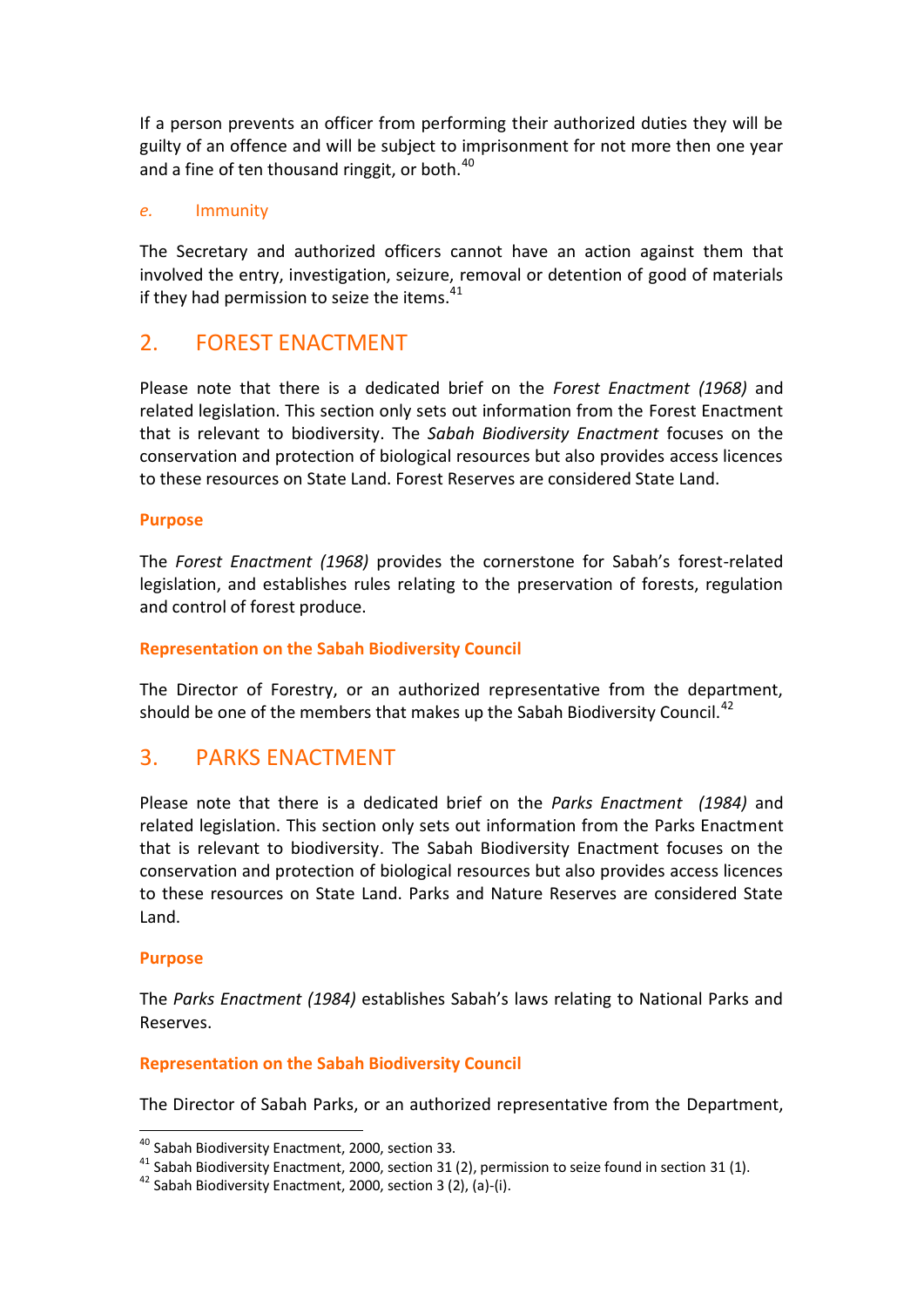should be one of the members that makes up the Sabah Biodiversity Council.<sup>43</sup>

## 4. WILDLIFE CONSERVATION ENACTMENT

Please note that there is a dedicated brief on the *Wildlife Conservation Enactment (1997)* and related legislation. This section only sets out information from the Wildlife Enactment that is relevant to biodiversity. The Sabah Biodiversity Enactment focuses on the conservation and protection of biological resources but also provides access licences to these resources on State Land. Wildlife Sanctuaries and Hunting Areas are considered State Land.

#### **Purpose**

The *Wildlife Conservation Enactment (1997)* provides the cornerstone of Sabah's conservation-related legislation, and establishes rules relating to the conservation and management of wildlife and its habitat.

#### **Representation on the Sabah Biodiversity Council**

The Director of Wildlife, or an authorized representative from the department, should be one of the members that makes up the Sabah Biodiversity Council.<sup>44</sup>

## 5. WATER RESOURCES ENACTMENT

Please note that there is a dedicated brief on the *Water Resources Enactment (1998)* and related legislation. This section only sets out information from the Water Resources Enactment that is relevant to biodiversity. The *Sabah Biodiversity Enactment* focuses on the conservation and protection of biological resources but also provides access licences to these resources on State Land. Water Protection Areas and Water Conservation Areas are considered State Land.

#### **Purpose**

 $\overline{a}$ 

The *Water Resources Enactment (1998)* provides the cornerstone of Sabah's water resource-related legislation, and establishes rules relating to the sustainable management and efficiency of water activities, Water Conservation Areas and Water Protection Areas.

#### **Representation on the Sabah Biodiversity Council**

The Director of Water Resources, or an authorized representative from the department, should be one of the members that makes up the Sabah Biodiversity Council.<sup>45</sup>

## 6. ENVIRONMENTAL PROTECTION ENACTMENT

 $43$  Sabah Biodiversity Enactment, 2000, section 3 (2), (a)-(i).

<sup>44</sup> Sabah Biodiversity Enactment, 2000, section 3 (2), (a)-(i).

<sup>45</sup> Sabah Biodiversity Enactment, 2000, section 3 (2), (a)-(i).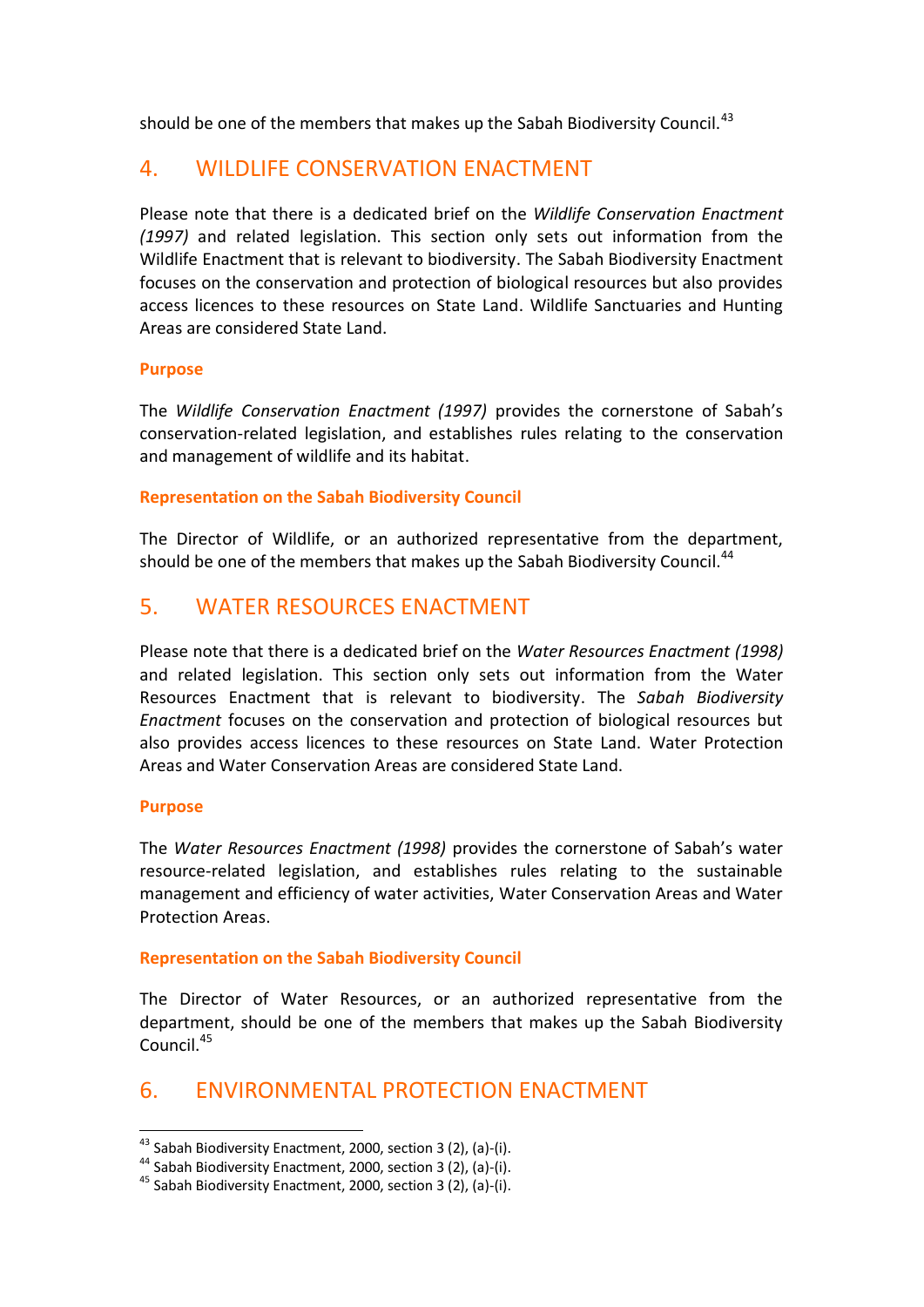Please note that there is a dedicated brief for the *Environment Protection Enactment (2002)* and related legislation. This section only sets out information from the enactment that is relevant to biodiversity.

#### **Purpose**

The *Environment Protection Enactment (2002)* establishes Sabah's laws for the protection of the environment and all other related matters.

#### **Establishing protection policies and areas**

The Minister has the authority under the *Environment Protection Enactment* to establish an environmental protection policy for an area where pollution is significant or likely to become significant for the environment.<sup>46</sup> In addition the Minister also has the authority to establish Environmental Protection Areas for the protection on the environment by notification in the *Gazette*. 47

## 7. INSTITUTIONAL ARRANGEMENT

#### **Sabah Biodiversity Council**

The Sabah Biodiversity Council (the Council) is established to advise the State Government on areas of conservation and sustainable use of biological resources.<sup>48</sup> The Council should be involved in reviewing the State policy on biotechnology, and coordinating local, state and national activities for the use and research of biological resources and biodiversity.<sup>49</sup> The Council is overseen by the Minister of Tourism, Culture and Environment (the Minister) and will be composed of the following members:

- A Chairman (who is also the Minister),
- Attorney General,
- Secretary of Natural Resources,
- Director of Forestry Department,
- Director of Sabah Parks,
- Director of Wildlife Department,
- Director of Environmental Conservation Department,
- Director of Water Resources, and
- Not more then seven other members who have experience and expertise in the field, appointed by the Minister.<sup>50</sup>

#### **Sabah Biodiversity Centre**

 $\overline{a}$ 

 $46$  Sabah Environment Protection Enactment, 2002, section 9, 10 (1), (a)-(b).

<sup>47</sup> Sabah Environment Protection Enactment, 2002, section 11.

 $48$  Sabah Biodiversity Enactment, 2000. section 3 (1)(a).

 $49$  Sabah Biodiversity Enactment, 2000, section 3 (1), (d)-(e).

 $50$  Sabah Biodiversity Enactment, 2000, section 3 (2), (a)-(i).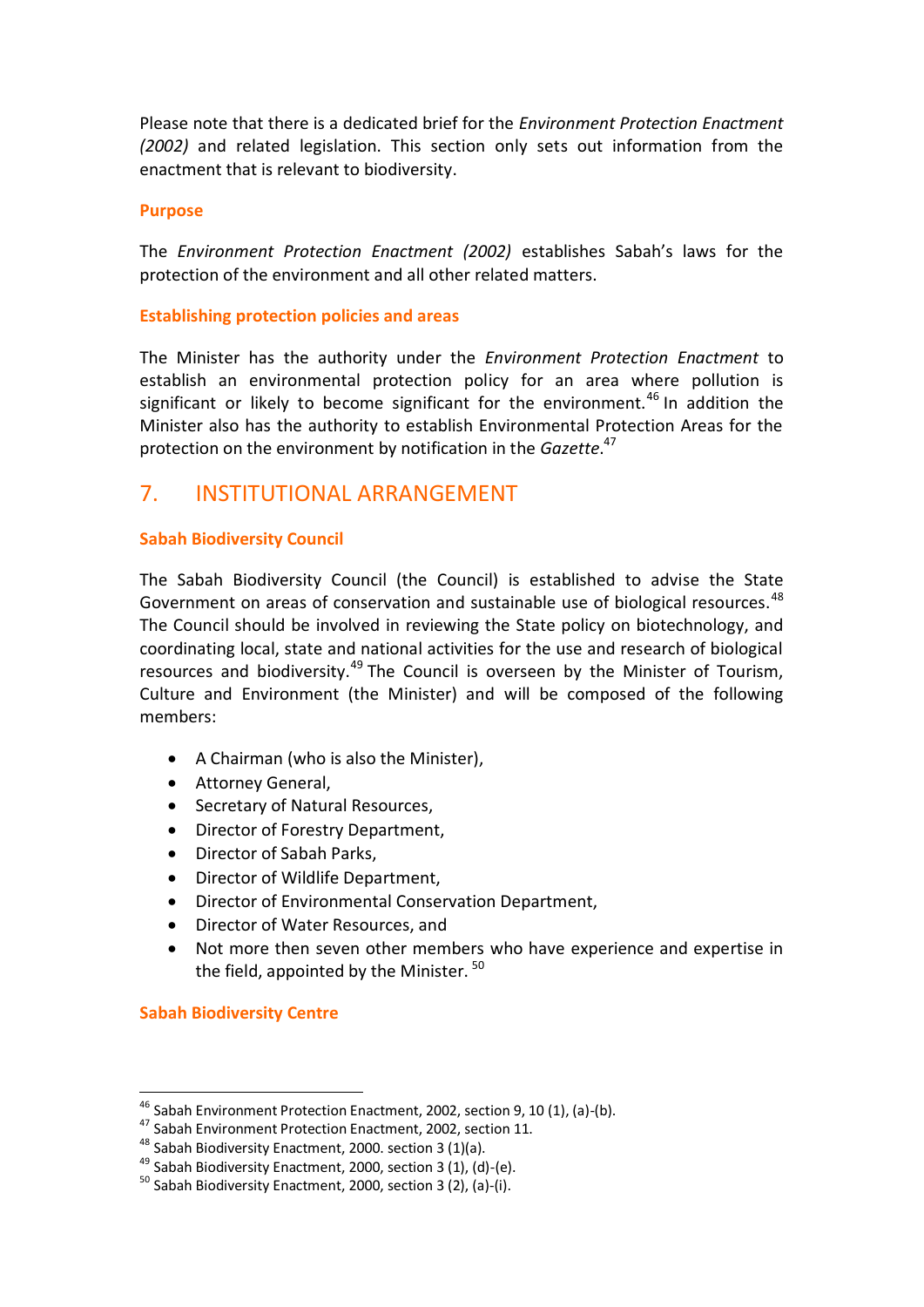The Sabah Biodiversity Centre (the Centre) is established in the Enactment and should be maintained by the Biodiversity Council listed above.<sup>51</sup> The Centre should provide the Government and other organizations with information, data, policies and guidelines for the distribution and use of biodiversity in the State.<sup>52</sup> The list of responsibilities for the Centre includes establishing a system for the protection of biological resources so that the indigenous and local communities shall, at all times and in perpetuity, be the legitimate creators, users and custodian of such knowledge, and shall collectively benefit from the use of such knowledge.  $53$  A full list of the responsibilities for the Centre is listed in the Annex.

#### **Secretary**

The Secretary of the Council is appointed by the Minister and should be a member of the State Public Service. The Secretary can attend all Council meetings but has no vote.<sup>54</sup> As stated in the *special provisions for authorized officers* section above, the Secretary has the authority to perform a *search and seizure, has the power to enter and investigate*, has the *power to arrest* and is granted *Immunity* from any actions brought against him or her while performing these duties.<sup>55</sup>

#### **Authorized officer**

An authorized officer is considered any police officer, customs officer, the Secretary of Council and any other person that is authorized in writing by the Secretary.<sup>56</sup>

#### **Collector**

l

The Collector is an individual, group of individuals, educational and research institution or corporate entity that is seeking access to biological resources or relevant knowledge. The Collector is considered a representative of the organization that the access licence is granted to. $57$ 

## 8. CASE LAW

The authors are grateful for any information about relevant case law.

 $51$  Sabah Biodiversity Enactment, 2000, section 9 (1).

 $52$  Sabah Biodiversity Enactment, 2000, section 9 (1), (a)-(b).

 $53$  Sabah Biodiversity Enactment, 2000, section 9 (1), (j),, List included in Annex.

 $54$  Sabah Biodiversity Enactment, 2000, section (3), (3).

<sup>&</sup>lt;sup>55</sup> Cross referenced, full description of authority is listed in 'Special provisions for authorized officers' section above.

<sup>56</sup> Sabah Biodiversity Enactment, 2000, section 29.

<sup>57</sup> Sabah Biodiversity Enactment, 2000, section 2, 'Collector'.